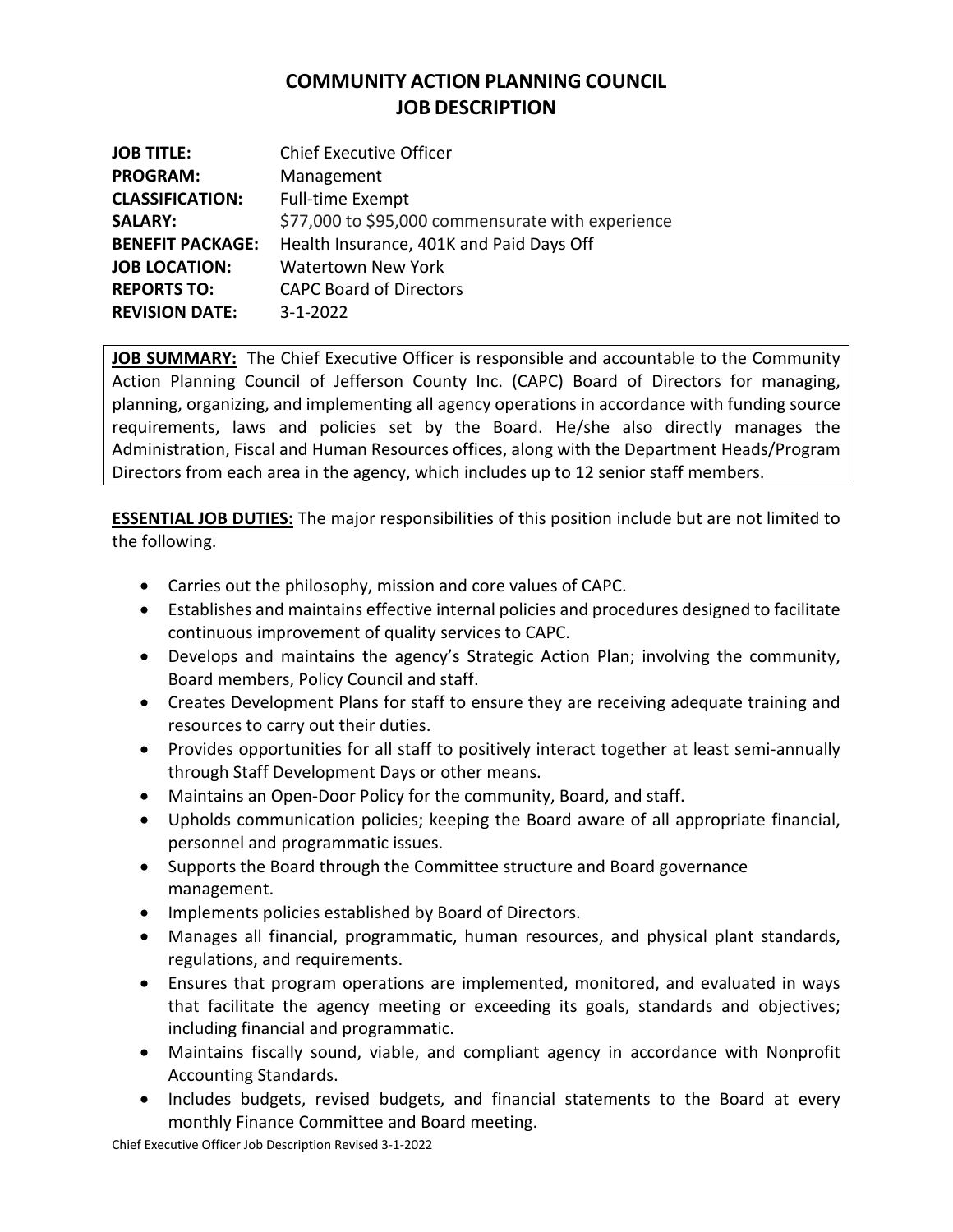- Supervises a team of up to 12 Senior Management and Support staff, who consist of the Chief Financial Officer, Chief Operations Officer, Chief of Human Resources, all Department Heads/Program Directors, Executive Office Manager and Maintenance Coordinator.
- Cultivates a significant presence in the community as an advocate for low-income individuals and families.
- Creates and retains positive relationships with elected officials human service agencies, businesses, and community organizations.
- Promotes positive agency image in the community and implements an effective marketing plan.
- Consistently searches for innovative grants.
- Promotes and encourages employees to excel and flourish in their agency roles.

### **REQUIRED SKILLS:**

- Vast working knowledge of Program Management in non-profits.
- Financial, budgetary, and general math knowledge.
- Work independently with limited or no supervision.
- Organizational and time management.
- Decision making and problem-solving.
- Equitable and inclusive of all individuals and families.

### **KNOWLEDGE, SKILLS & EXPERIENCE DESIRED**:

- Management of multiple federal, state and local funding programs.
- Excellent oral and written communication skills.
- Extensive customer service, Human Resources and human relations experience.
- Human Services budget development, implementation and management.
- Resource development including grant writing and fundraising.
- Implement and promote the agency mission.
- Organize and maintain agency volunteers.
- Understand, develop and implement a Community Needs Assessment and Strategic Plan.
- Identify and address advocacy needs.
- Work with a wide range of groups and engage in collaborative activities with other community entities.
- Handle multiple priorities and meet deadlines.
- Understanding the root causes and evolving sources of poverty.
- Previous Community Action experience.

#### **MINIMUM REQUIRED JOB QUALIFICATIONS**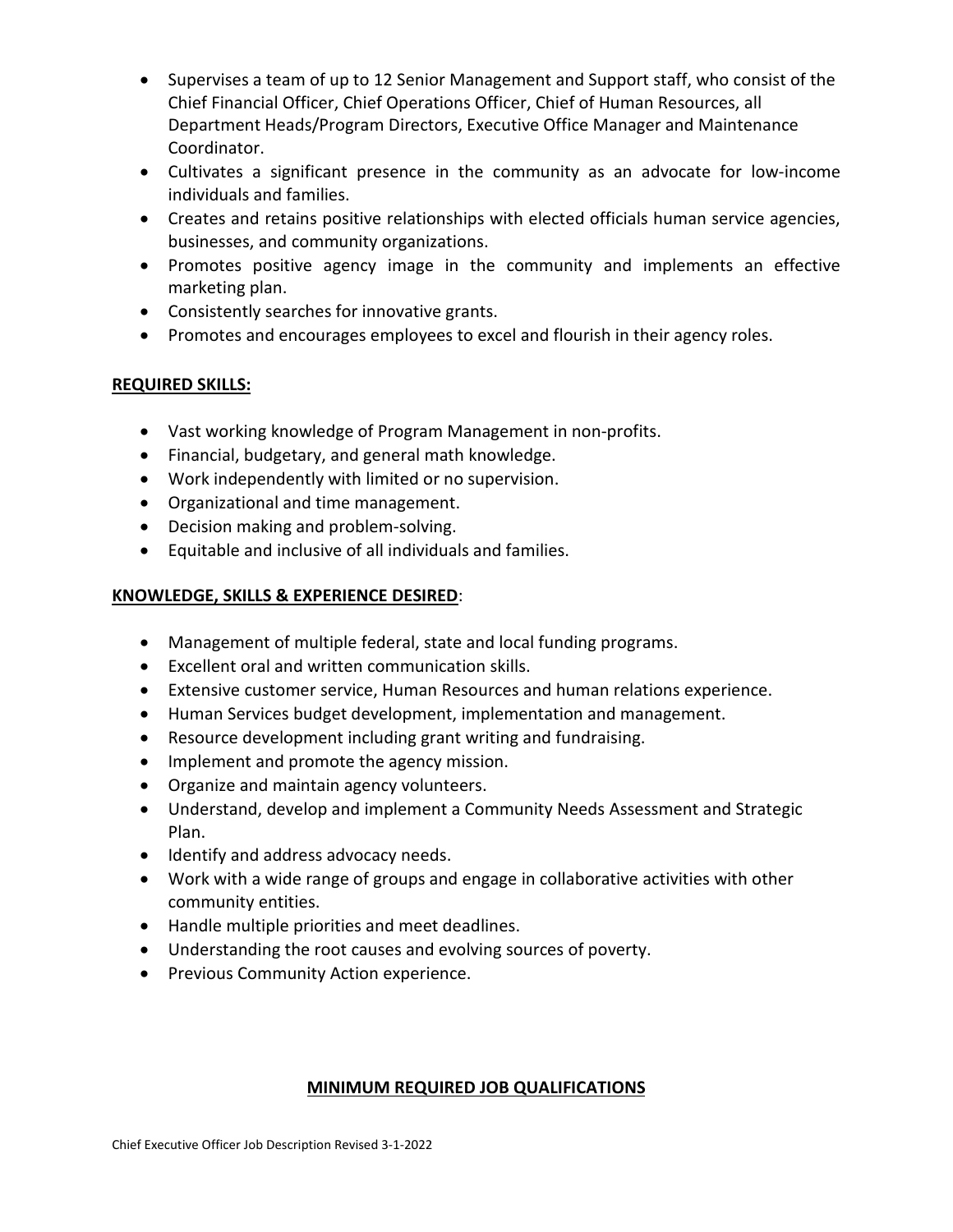**EDUCATION:** BS or BA Degree in Management, Business or related field required. Human Services coursework and experience desired.

**CERTIFICATES AND/OR LICENSES:** Certified Community Action Professional (CCAP) desired.

**WORK EXPERIENCE:** Ten (10) years of experience in management and supervision of staff.

**SUPERVISORY RESPONSIBILITIES:** Directly supervises up to twelve (12) senior staff employees.

**WORK ENVIRONMENT:** General office environment.

**EMPLOYMENT STANDARDS:** Must be able to pass background clearance. Must maintain confidentiality of program and agency related information.

**EQUIPMENT USED:** Personal computer, printer, copier, telephone, fax, scanner, calculator.

**MENTAL AND VISUAL DEMANDS:** Extensive mental demands.

**PHYSICAL DEMANDS:** Must be able to sit for prolonged periods of time not to exceed four consecutive hours, manual dexterity. Occasional standing, walking, pushing and pulling with arms and/or hands, reaching with arms or hands, crouching, bending, kneeling and climbing. Occasional lifting up to 40 pounds.

**TRAVEL:** Occasional local travel during normal business hours; occasional overnight and weekend travel. Travel includes local, regional, multi-state and nationwide.

**COMPUTER SKILLS:** Basic personal computer skills that include the ability to send and receive email messages, post information to a database or spreadsheet, and perform basic word processing, and/or data entry. Ability to create spreadsheets, graphics, and reports using standard software applications. Computer software includes Microsoft Word, Excel and PowerPoint; Adobe Acrobat, Google platform.

## **OTHER REQUIREMENTS:**

- 1) Must be able to provide independent transportation to perform job duties. Employee must maintain throughout employment, a valid driver's license free from infractions.
- 2) Preference is given to qualified in-house candidates.
- 3) Must have medical insurance or will be required to utilize Agency Fringe Benefit for health insurance coverage.
- 4) Community Action is a substance-free workplace. If required, employee must pass random, post-accident, and reasonable suspicion drug testing.

**Qualified applicants should submit an updated resume and completed CAPC application:**

**Community Action Planning Council of Jefferson County**

Chief Executive Officer Job Description Revised 3-1-2022